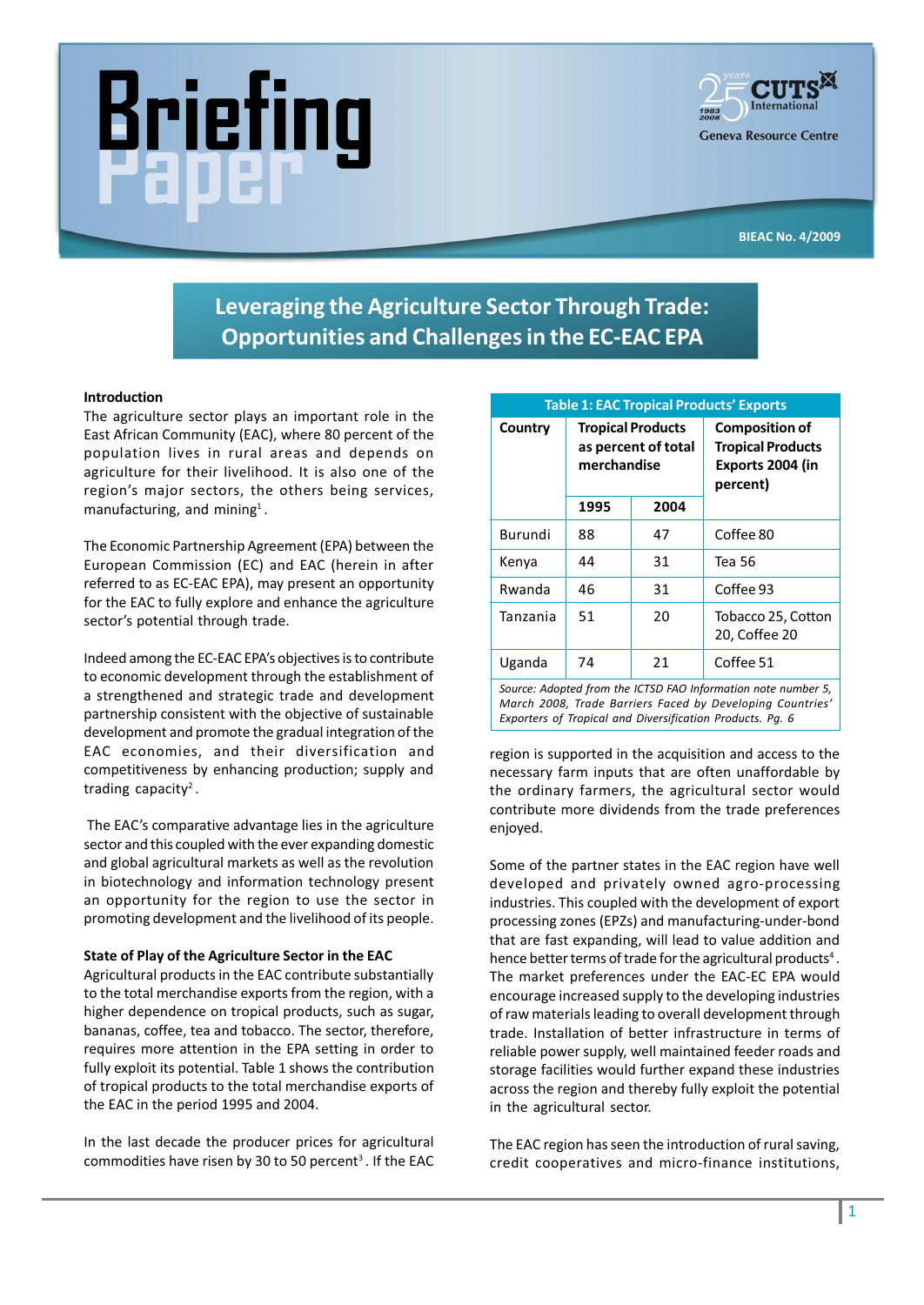which channel funds to be invested in agriculture. Such initiatives if well developed, would go a long way in enabling the community to better utilise the market access opportunities presented by the EAC-EC EPA.

# Opportunities in the EC for the EAC Agriculture Sector

The EC market presents an opportunity for the EAC to benefit from the huge demand for "fair trade goods" most of which are agricultural commodities. EC consumers currently purchase fair trade products worth  $£1.5bn$ (US\$2.1bn) per year and the market represents between 60 and 70 percent of the global sales for fair trade products<sup>5</sup>.

The fair trade concept refers to a trading partnership based on dialogue, transparency and respect that seeks greater equity in international trade<sup>6</sup>. By accessing this market through the preferences availed in the EPA, the agriculture sector which has the most potential for growth and development in the EAC would go a long way in contributing to development in the region.

The EC also constitutes a big market for organic products, a niche that could be exploited by the EAC through promoting trade of organic agricultural products under the preferences presented in the EC-EAC EPA. Encouragingly the EAC has already adopted a regional organic standard, which inter alia advocates for more education and sensitisation of farmers on the economic advantages of organic farming<sup>7</sup>. Organic production is well suited for resource-poor farmers in the region who are less dependant on external resources.

However, accessing the EU organic product market requires adherence to the EC regulations on organic production and labelling. These call for 95 percent of the product to be organically produced<sup>8</sup>; therefore the EAC must lay strategies to ensure that its agriculture sector can produce products for this market in order to fully utilise the preferences in the EAC-EC EPA and thereby contribute to development in the region.

#### Challenges faced by the Agriculture Sector in the EAC

For the EAC region's agricultural sector to fully harness its potential through the EC-EAC EPA, the challenges faced by the sector need to be addressed. Some of these are discussed hereunder:

The domestic and export subsidies granted by developed countries to their agricultural products that are substitutes and/or competitors of the agricultural products from sub-Saharan countries depress international prices and result in unfair competition in the international markets.

An analysis of the US cotton subsidies in the World Trade Organisation (WTO) cotton case illustrates the extent to which these subsidies depress the market prices to the

detriment of the developing countries involved in the production of cotton. For the EAC to benefit from the EPA preferences, the issue of subsidies granted by the EC to its agriculture sector needs to be addressed.

The sanitary and phyto-sanitary (SPS) measures as well as compliance standards required to access the developed countries markets (such as the EC) are quite challenging to most agriculture producers in the EAC. There is need for capacity building coupled with the required assistance to produce and package the agriculture products in the manner required so as to make use of the preferences under the EPA<sup>9</sup>.

The EAC is also faced by internal constraints and challenges that need to be addressed for the region to fully benefit from the preferences extended by the EC under the EPA.

There is poor management of the farmer's organisations in the region characterised by declining quality of services, weak financial management and misallocation of resources. This has largely deterred the agriculture sector from negotiating for better policies and allocation of resources required in overcoming the challenges  $faced<sup>10</sup>$ .

There is a need for effective policies that would encourage investment in the agriculture sector by both local and foreign investors thereby boosting the region's trade and its people's welfare.

The legal and regulatory framework pertaining to the agriculture sector in the region is weak and in some cases obsolete. This has led to the proliferation of poor quality agricultural inputs, such as fake seeds/ fertilisers, and sub standard vaccines, counterfeit and adulterated agro-inputs that have resulted in a decline in agricultural production. These unscrupulous trading practices need to be addressed through harmonisation of laws and regulations in the region, including updating them in order to redress and deter the harmful practices.

The land tenure system in the EAC is in itself a major challenge to the full exploitation of the agriculture sector. The region has over 69 million hectares of high potential agricultural land, with suitable climatic conditions for the production of various crops and livestock $11$ . However, most land is still communally owned making it difficult to permanently improve or use as security in accessing the much needed financial services. Further, the land holdings are also fragmented making large scale undertakings in the sector unviable.

The poor state and in some cases lack of physical infrastructure in the region, such as rural roads, irrigation, storage, marketing, communication and reliable energy supply make the farm gate to market costs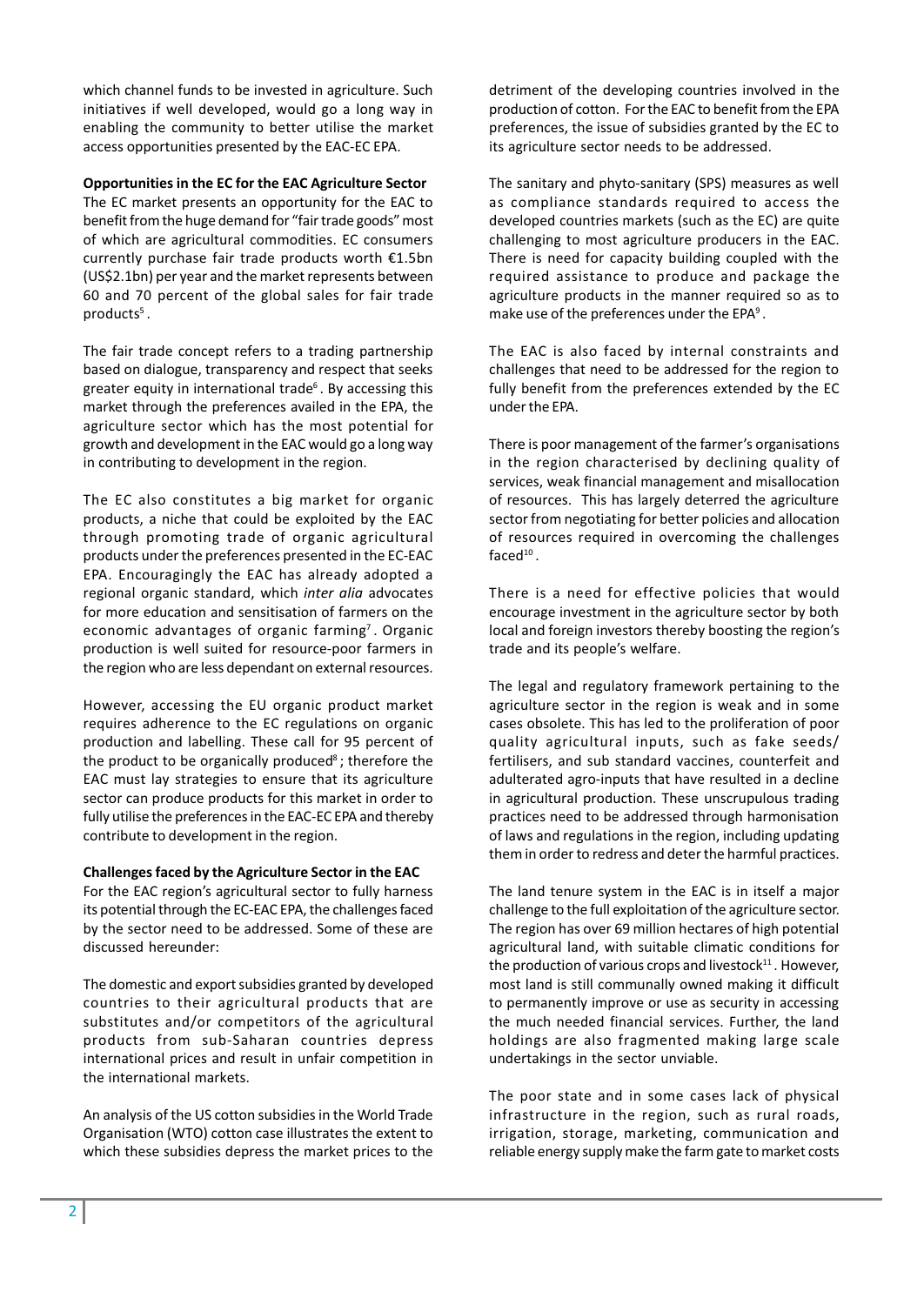very high and impede the full exploitation of the agriculture sector's potential. It is well documented that the costs of transporting goods say from Kampala (Uganda's capital city) to Mombasa (the sea port route to access the EC market), is much higher than the cost of transporting the same goods from Mombasa to the EC, a much longer distance, hence making the products less competitive.

The EAC region has a potential of about 30.35 million hectares of land suitable for irrigation, out of which only 377,000 hectares are currently under irrigation, leaving a big chunk of untapped resources $12$ . There is need for better technology and management of irrigation schemes in order to fully exploit the available land resources in the region and harness the benefits enshrined in the EPA preferences.

# EC-EAC EPA Chapter on Agriculture

In recognition of the vital role and contribution that the agriculture sector plays to the EAC, it was agreed that a separate chapter be included in the EPA, to specifically deal with the sector. To this end negotiations are under way and a draft chapter has been tabled.

The draft chapter outlines the following as its objectives:13

- Achieve food security and improve the standard of nutrition in the EAC partner states by increasing output, quality, availability and accessibility.
- Improve standards of living and eradicate poverty in the rural areas through increased income generation from agriculture production, processing, storage and marketing.
- Develop modern and competitive agro-based industrial base to increase competitiveness.
- Encourage the development of new and appropriate technologies to improve the productivity of land and labour in agriculture.
- Promote sustainable use and management of natural resources in order to conserve environment.
- Promote value added and improved agricultural productivity.
- Facilitate the adjustment of the agricultural sector and the rural economy, to the progressive global changes while paying attention to small scale operators.
- Improve infrastructure for marketing and distribution of agriculture products in the region.

The chapter also addresses the issue of agricultural export subsidies, wherein the parties undertake not to introduce any new subsidy programmes contingent upon export or increase any existing subsidy on products destined for their territories.

Inclusion of a separate chapter on agriculture in the EC-EAC EPA is a positive step and the objectives outlined above, if pursued would greatly enhance the EAC's capacity to fully utilise its potential in the sector.

Be that as it may, the agricultural sector in the EAC region is most suited to trigger the much anticipated social and economic development leading to reduction in poverty, through trade partnership with the EC. It is, therefore, imperative that provisions governing the chapter on agriculture, translate into enhancing the sector, by not only providing the much needed solutions to the challenges faced but also preventing any counter effects resulting from the liberalisation process, such as dumping.

To this end, the chapter should entail specific development provisions directed at addressing the challenges faced in the region. These include but are not limited to the following:

- EC commitment to reducing or ceasing the trade distorting subsidies on agricultural products of interest to the EAC.
- Support and enhance EAC region's capacity to comply with the EC SPS measures and agricultural products' standards (including the private standards).
- Development, rehabilitation and improvement of the physical infrastructures in the EAC region.
- Development support for the improvement and widening of the irrigation in the region.
- Support for better organised and functional farmers organisations that would facilitate information flow, and better lobbying for the farmers' interests.
- Support to re-organise the land tenure system so as to make it more suitable for commercial farming. This would also encourage more investment in the sector by both local and foreign investors.
- Support to implement a legal and regulatory framework capable of deterring the proliferation of poor quality agricultural inputs and thereby enhance the region's capacity to produce and access the lucrative organic products market in the EC.
- Include a special safeguard mechanism specific to the agriculture sector, that would counter flooding